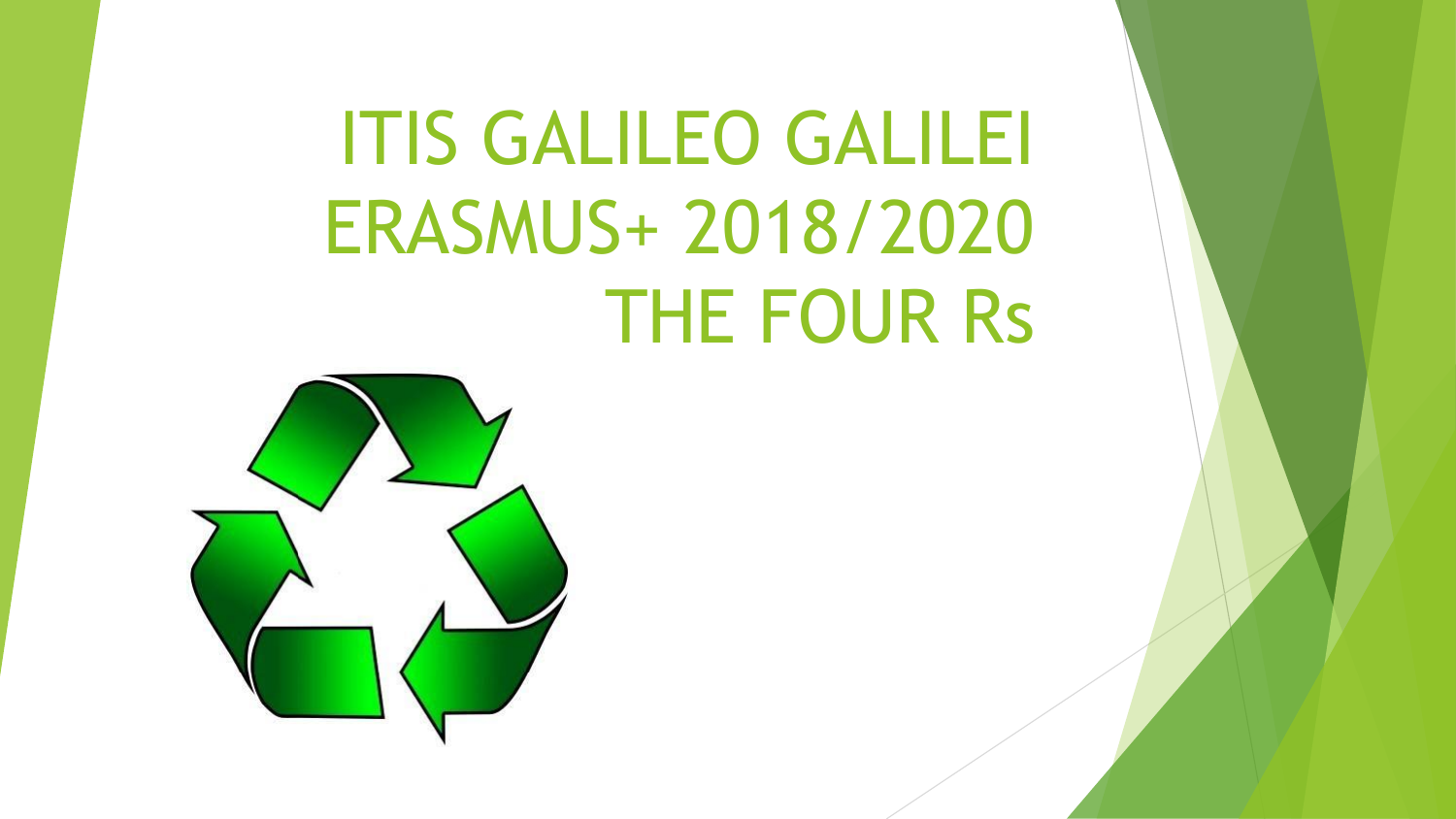





#### RECYCLE

**REPAIR/RECOVER/REPURPOSE**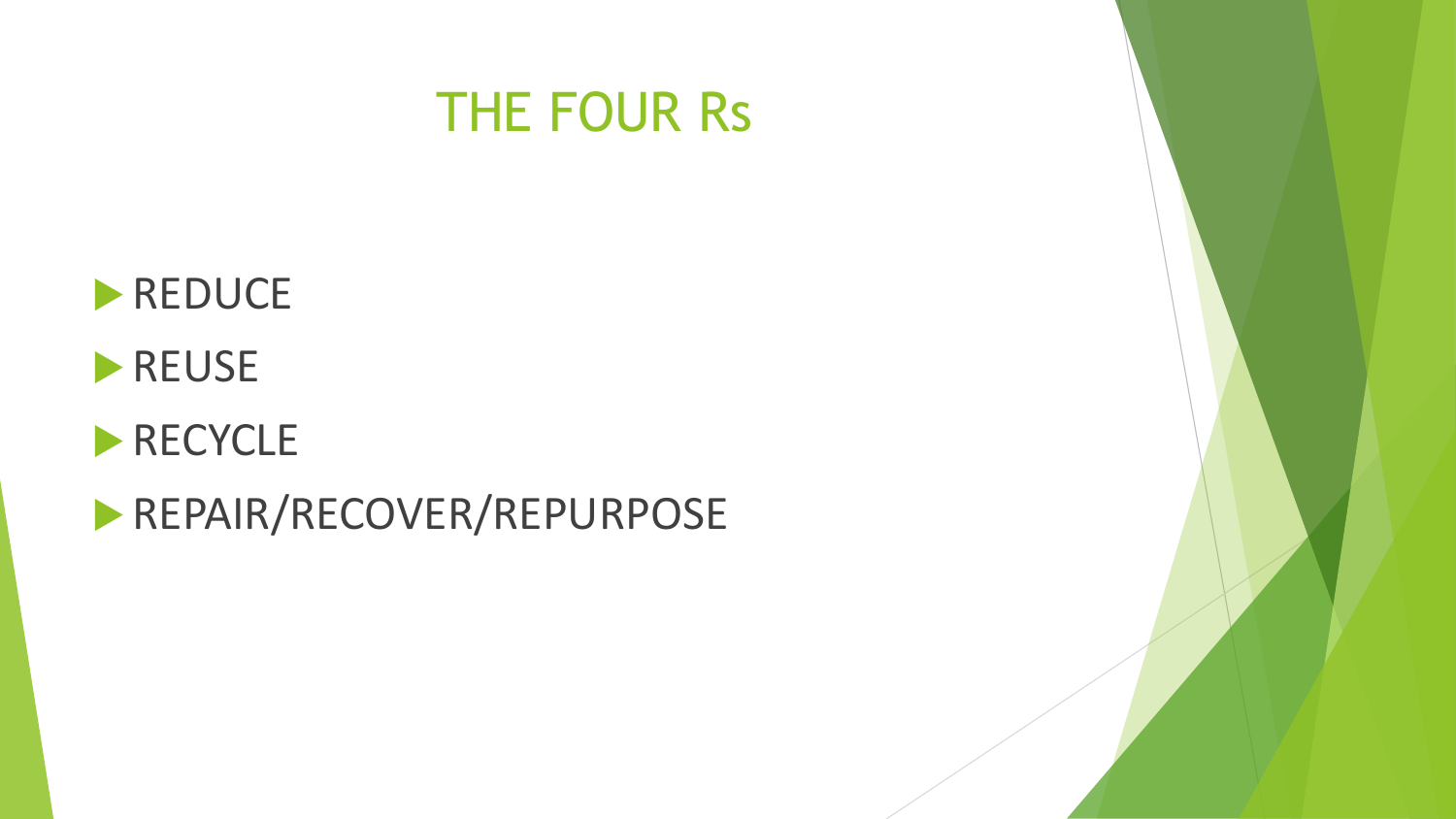#### Understanding the hierarchy of the Four Rs

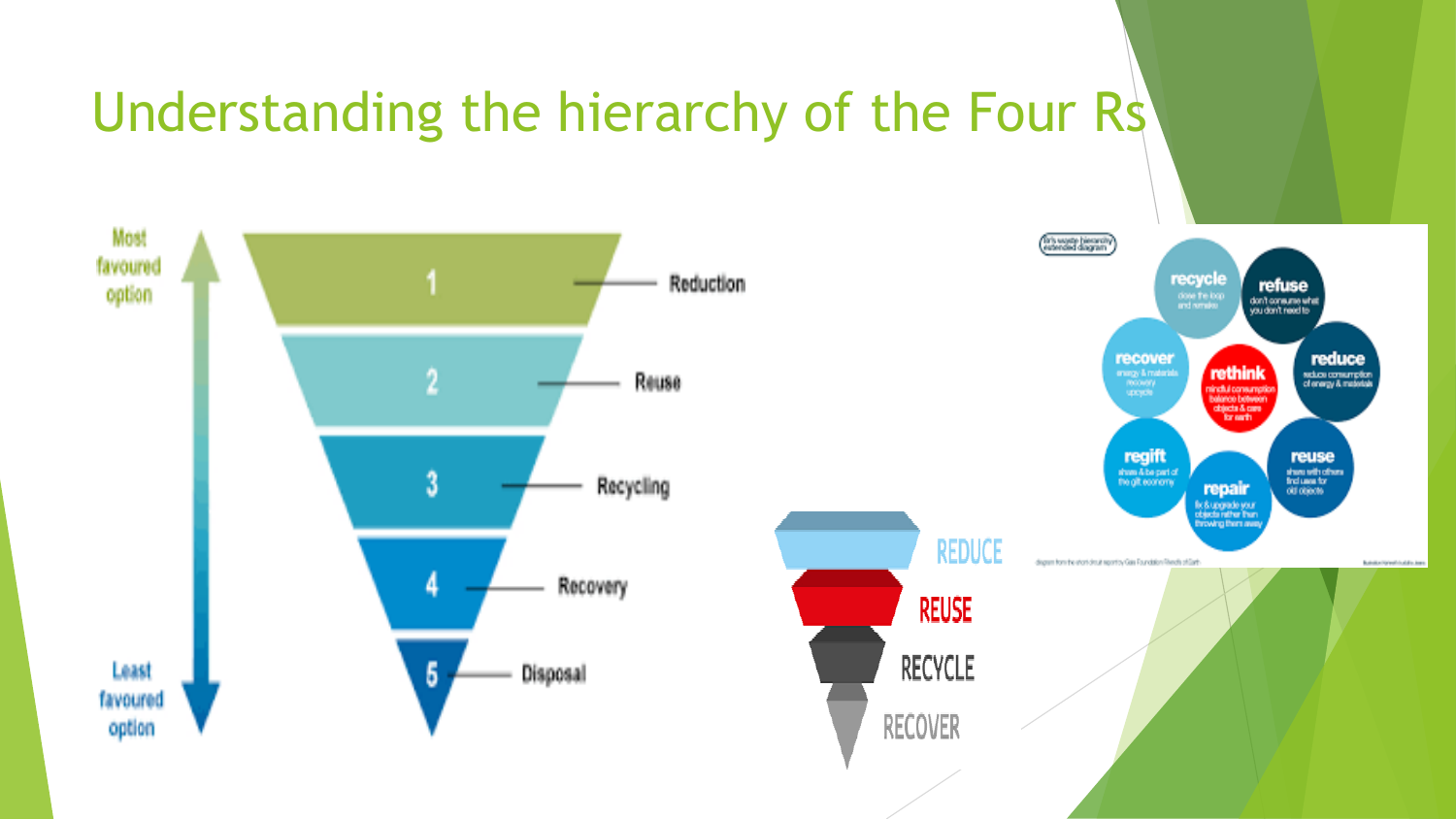#### REDUCE

- The first and most effective component of the waste hierarchy is reducing the waste created. We need to learn to produce less garbage.
- **Consumers are encouraged to reduce their** waste by purchasing in bulk, buying items with less packaging and switching to reusable instead of single-use items.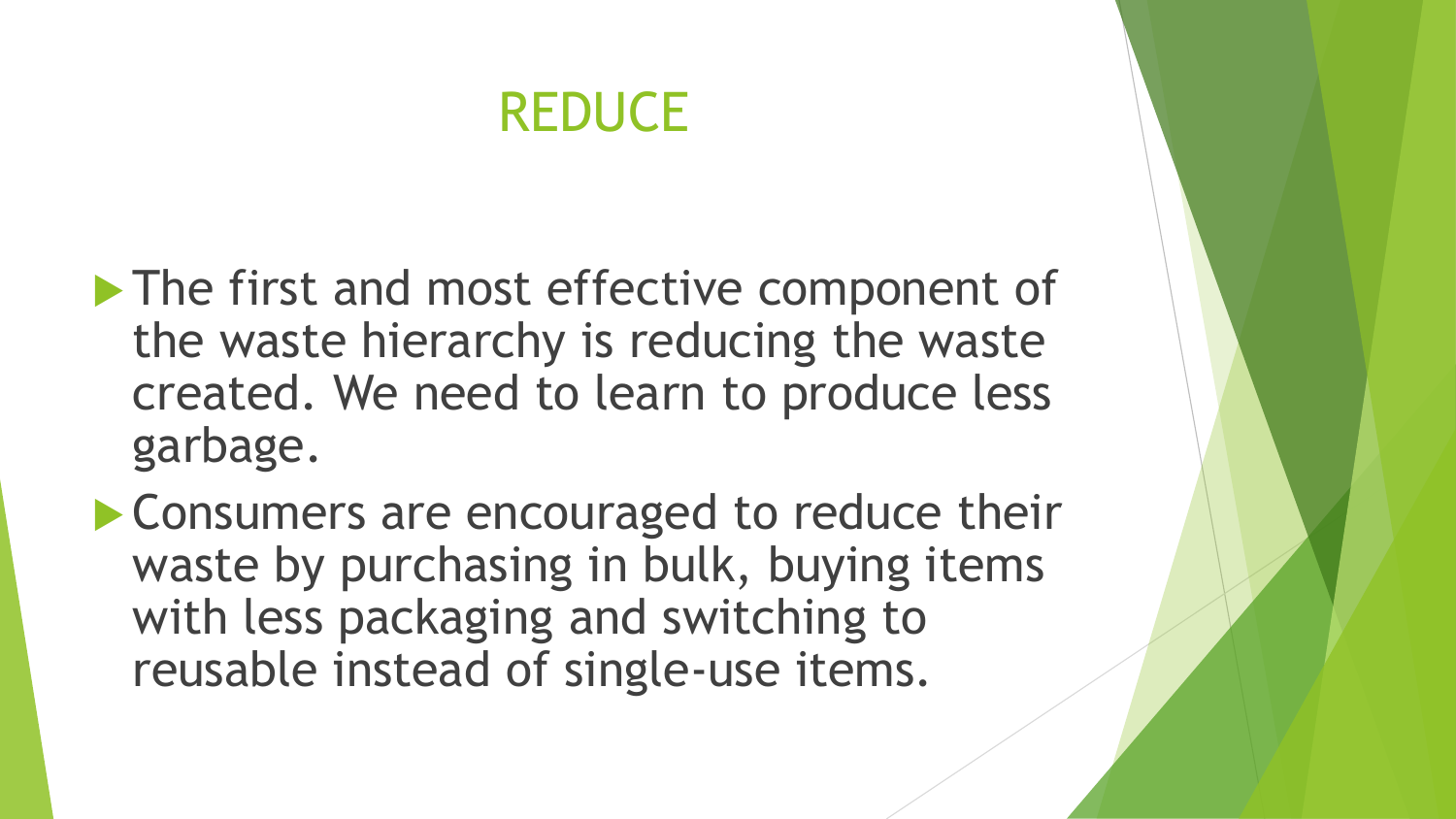#### How to reduce waste

What can we do to reduce waste?

- $\blacktriangleright$  Buy in bulk to reduce packaging
- Take a reusable shopping bag with you so you don't have to use a paper or plastic bag from the shop
- Say 'no' to a plastic shopping bag when you only have a couple of items
- **Choose products that use less packaging**
- Buy reusable items rather than disposable ones
- Take your lunch to school in a reusable container.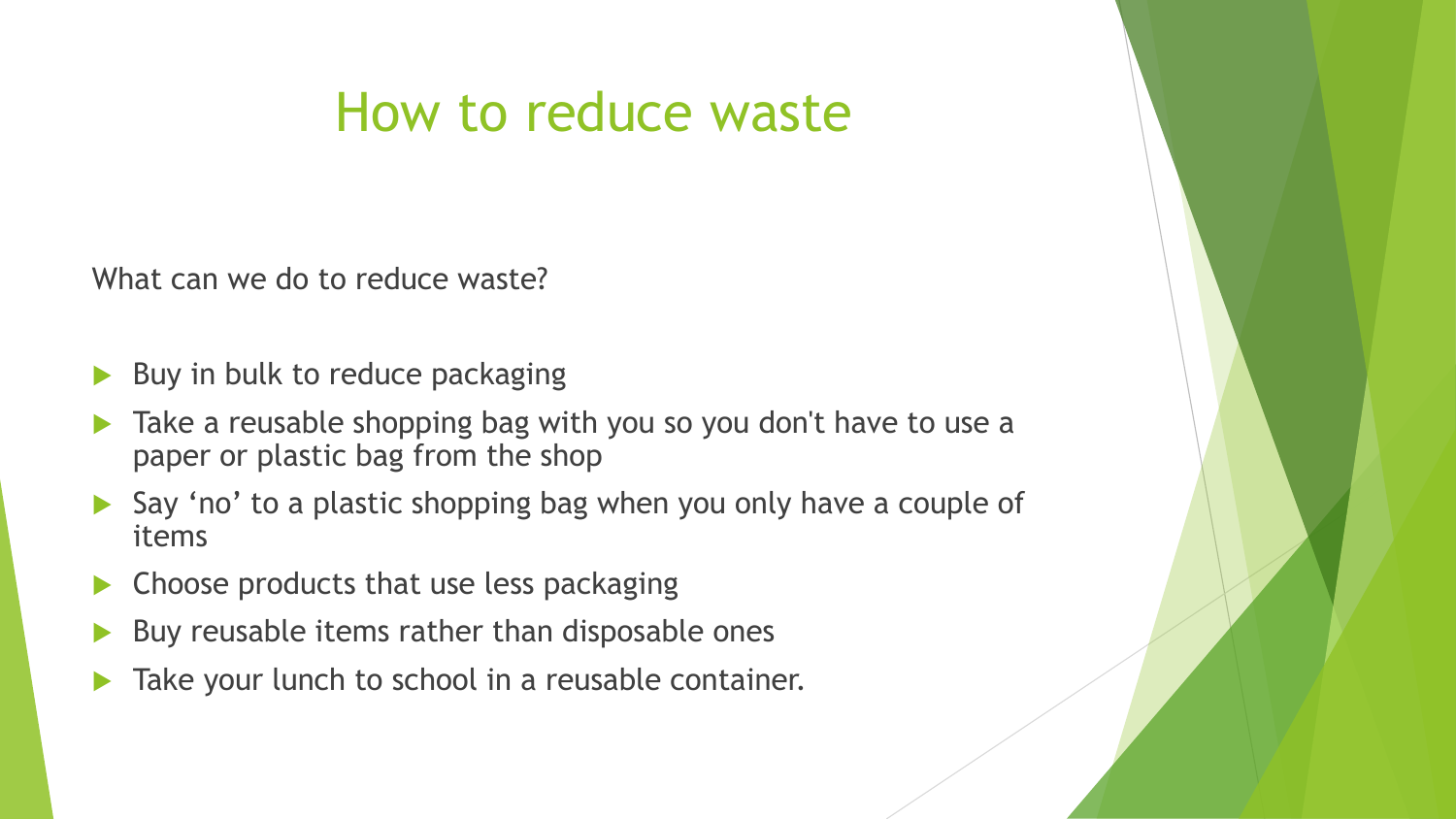#### REUSE

- In the hierarchy of the four  $\langle RS \rangle$ , reuse is the action that should always be carried out, if practicable.
- $\blacktriangleright$  The concept behind the second R, reuse, is that you should reuse items as much as possible before replacing them.

-For ex., update your computer rather than buying a new one and. -For ex., refill a purchased bottle of water with water from home to minimize the number of plastic bottles being discarded.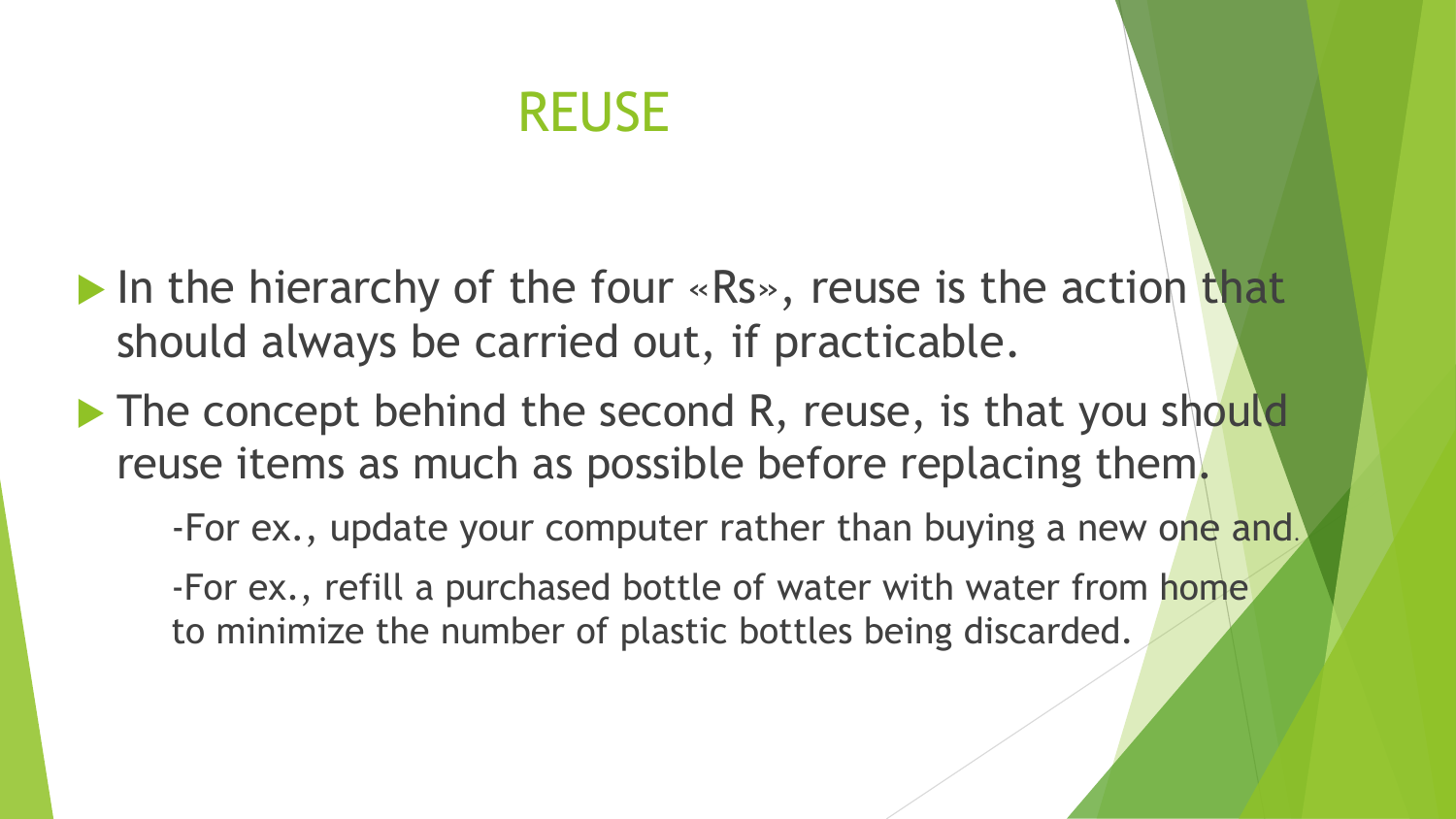#### How to reuse

What can I do to reuse waste?

- Give unwanted toys and books to hospitals or schools
- Put unwanted clothes in used clothing bins
- Use plastic containers for freezing or storing food items
- Save wrapping paper and boxes to use again
- Use old jars for storage
- Take old magazines to your doctor's or dentist's office
- Use shopping bags to take out your garbage
- Shop at second hand stores/markets or use online trading websites to buy items that are unwanted by others
- Donate household items to charity organizations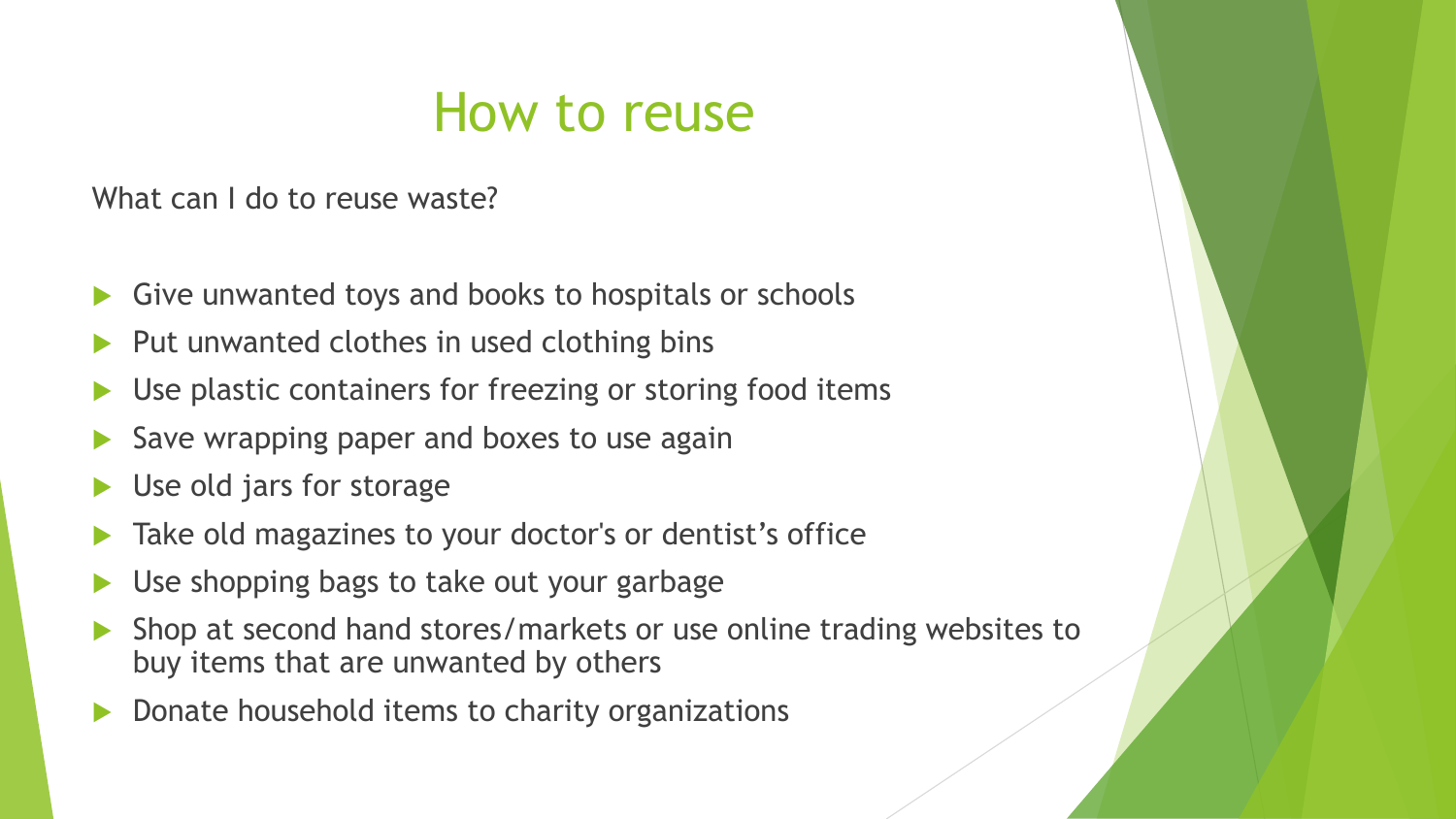#### **RECYCLE**

Recycling is the third R in the waste management hierarchy but it is the most commonly used element. It is the most advertised of the four Rs.

- Recycling means changing old products into new ones so they can be resold. For example, when you set out bottles and cans to be recycled, they are taken to a plant where they can be reprocessed into many new things. They may be changed in to new bottles or cans, or they could be changed into things like bicycles or asphalt.
- Although recycling helps to conserve resources and to reduce waste, it is important to remember that there are economic and environmental costs associated with waste collection and recycling. For this reason, recycling should only be considered for waste which cannot be reduced or reused.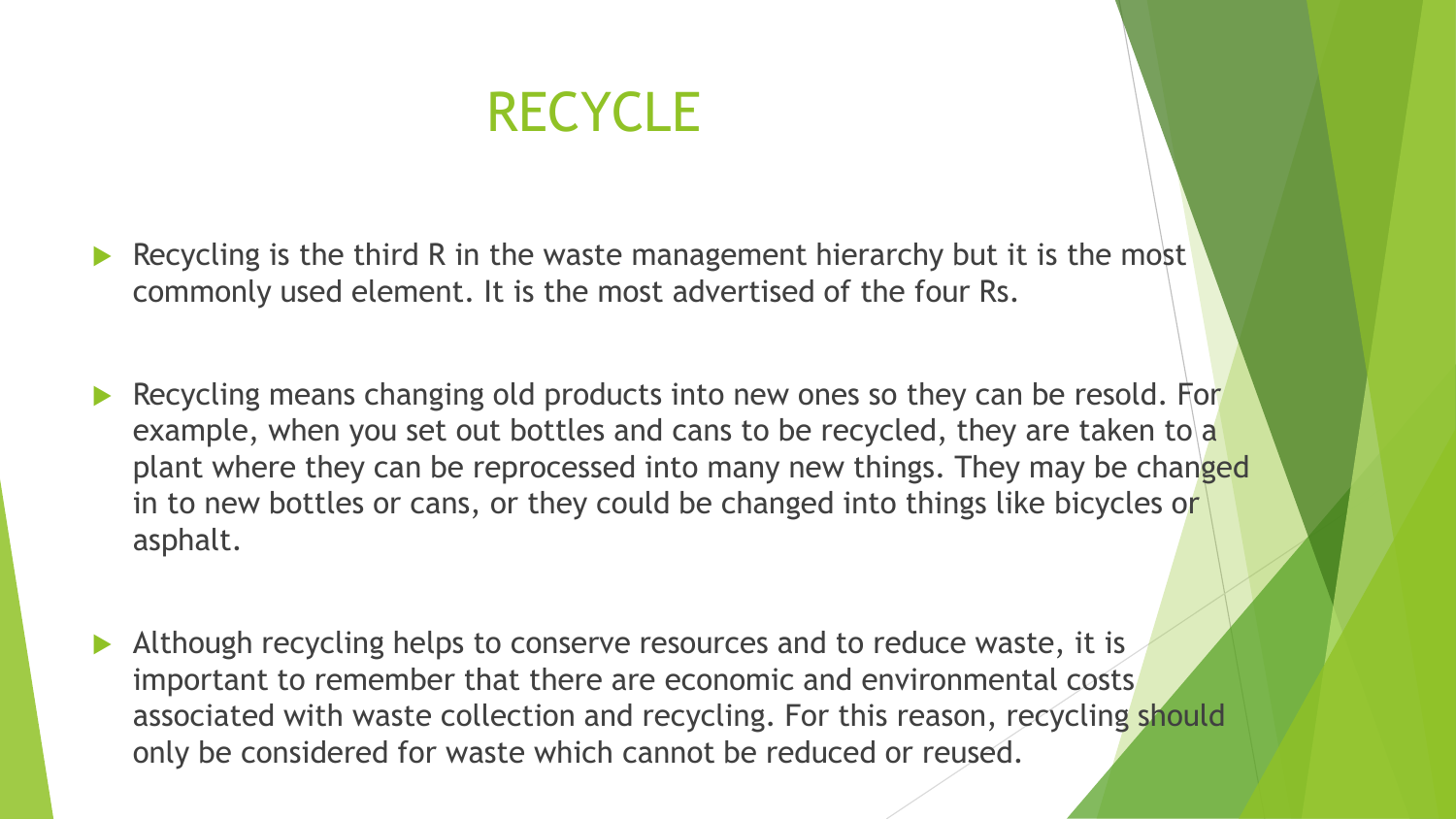#### How to recycle

The main products that can be recycled are paper, cardboard, glass, aluminium, tin and plastic containers.

What can we do to recycle?

- Separate recyclables from other waste. It is the responsibility of us consumers. The problems that arise with recycling are usually the lack of knowledge (do I put plastic with metal or not?) and accessibility (where do I put the separated items?) Get the right information from our city and be informed.
- Buy products that are made from recycled materials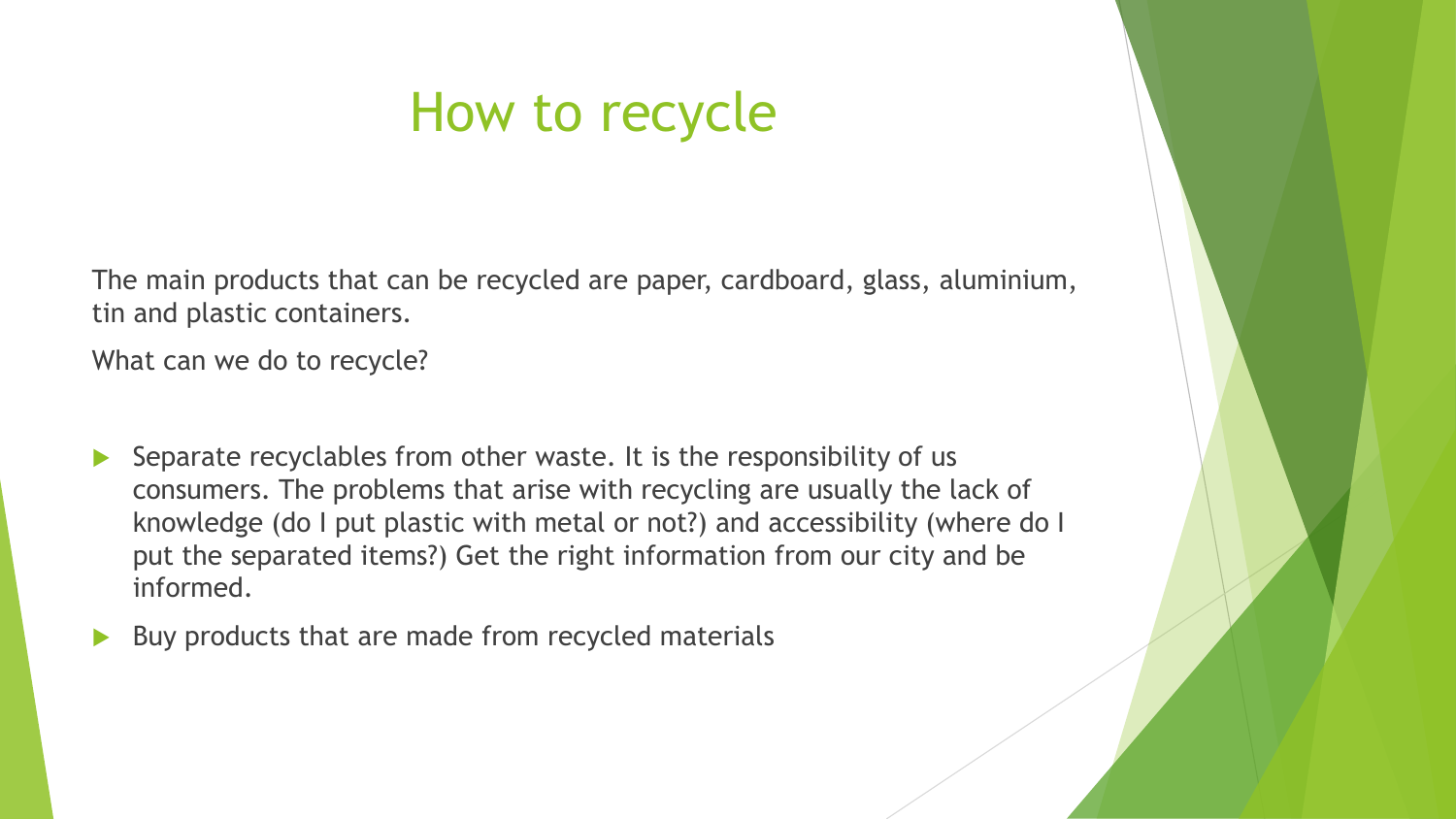#### Repair, recover and repurpose waste

- Repair a broken object if possible. Your grandparents always did this!
- Recover is to convert waste into resources (such as electricity, heat, compost and fuel) through thermal and biological means. Resource Recovery occurs after reduce, reuse and recycle have been attempted. Repurpose means to take something and use it for something else. This requires a bit of thinking and craftiness, but doesn't have to be beautiful. For example, you can

-repurpose scrap paper for taking notes

-repurpose metal cans, buckets for creative plant containers

Repurposing doesn't mean recycling because it doesn't cause a physical change. Repurposing is preferable to recycling.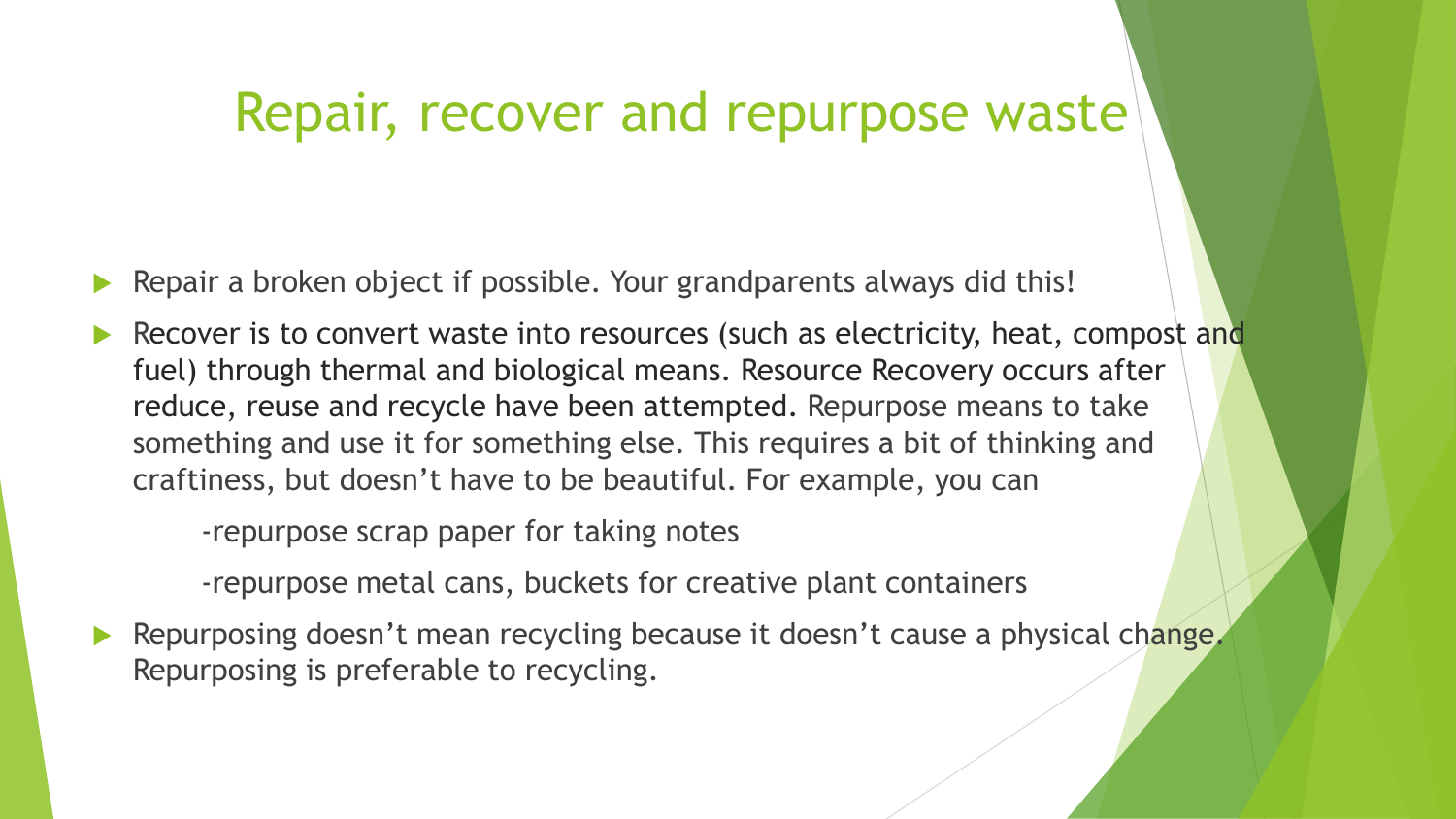#### We all need to practice waste management. The 4Rs are a process to help us reach the final goal of eliminating waste.

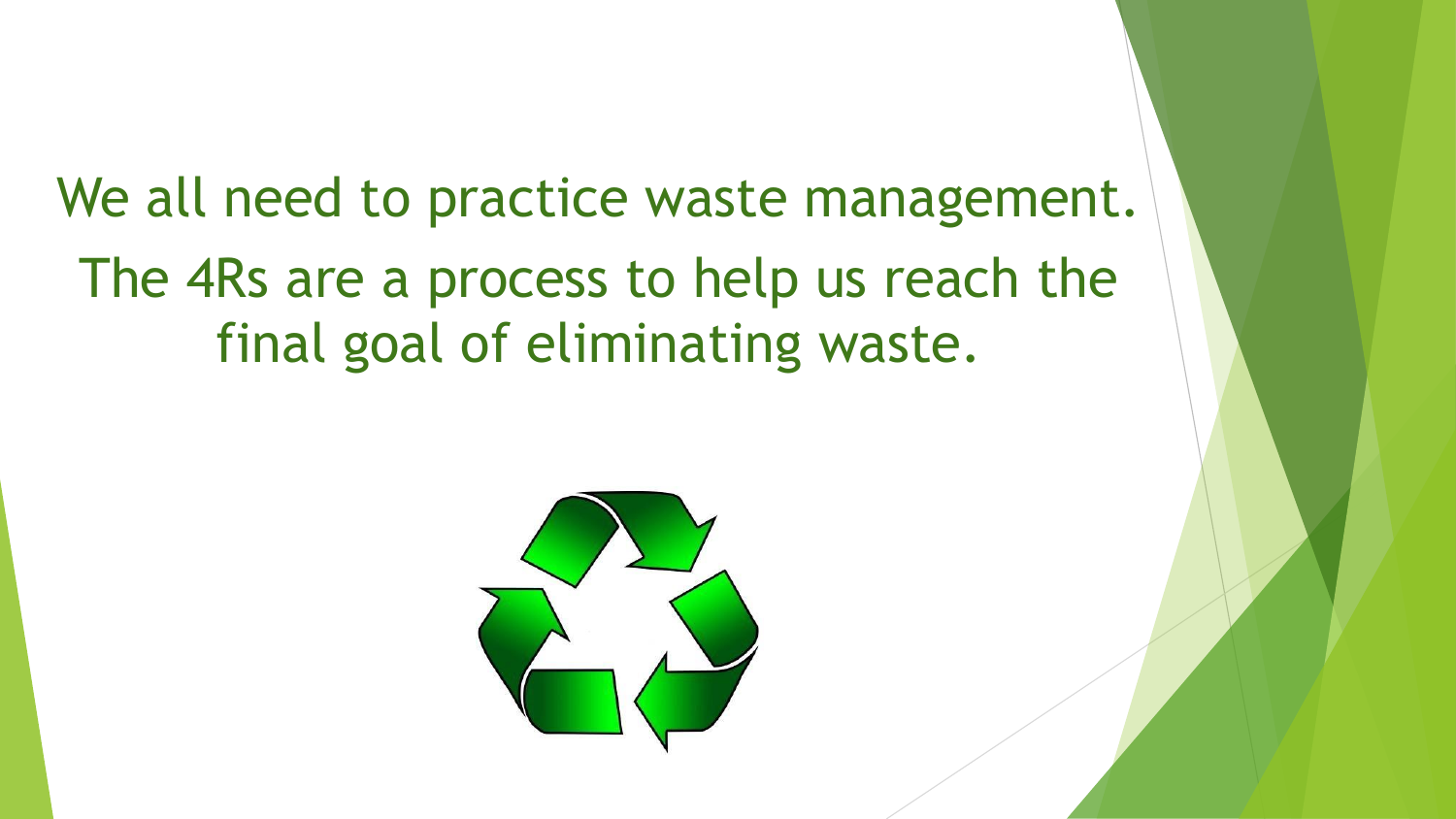### Waste management

- International laws
- European laws
- Italian laws

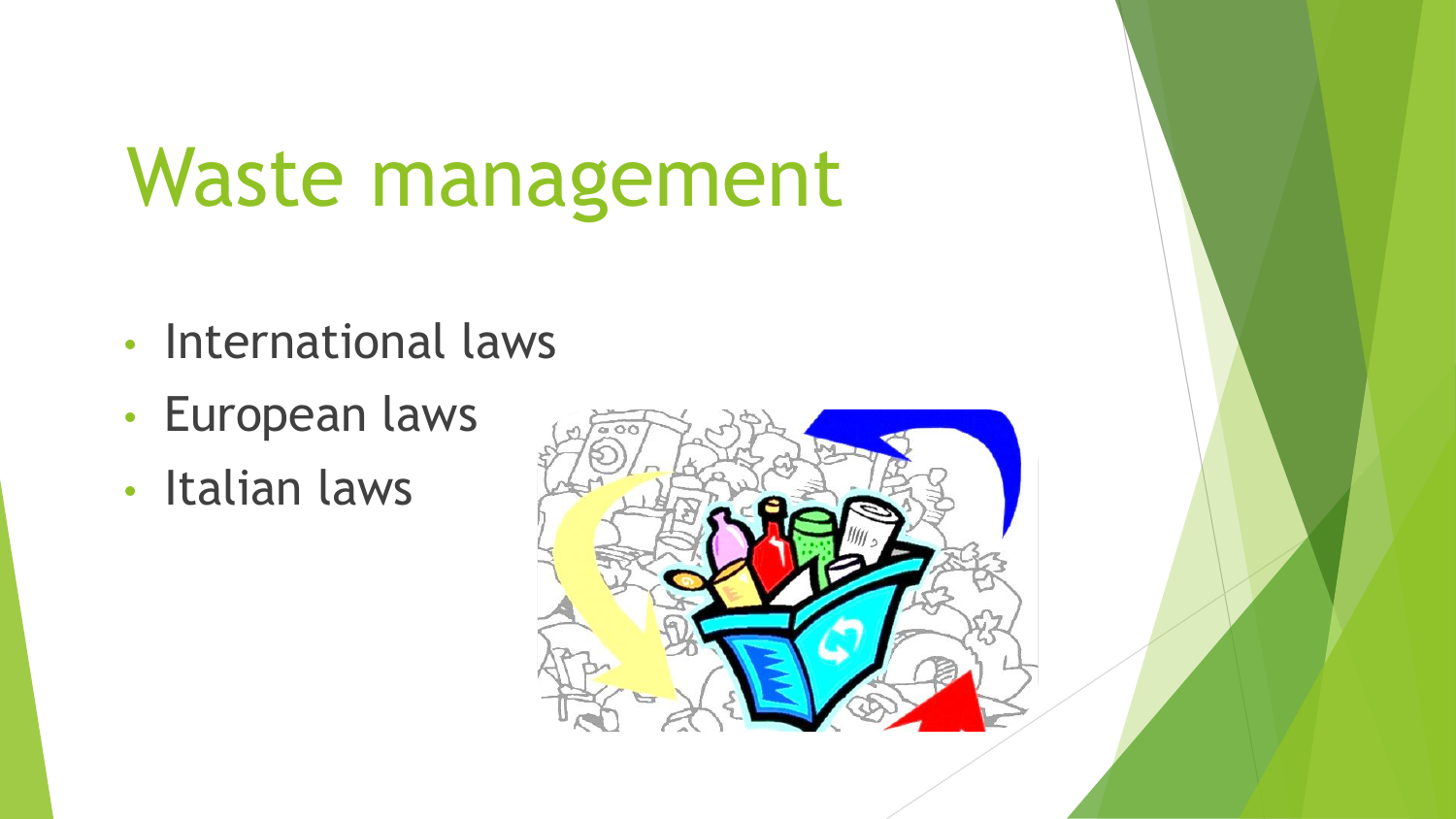### International laws

There are 4 important international regulations on waste law:

- ➢ General Assembly of the United Nations (A/RES/43/212), on Responsibility of States for the protection of the environment.
- ➢ Basel Convention on the control of the cross-border movement of hazardous wastes and their disposal.
- ➢ Protocol to the Basel Convention on civil liability for damage from cross-border movement of hazardous waste.
- ➢ Bamako Convention on the ban on importation and control of the cross-border movement of hazardous waste in Africa.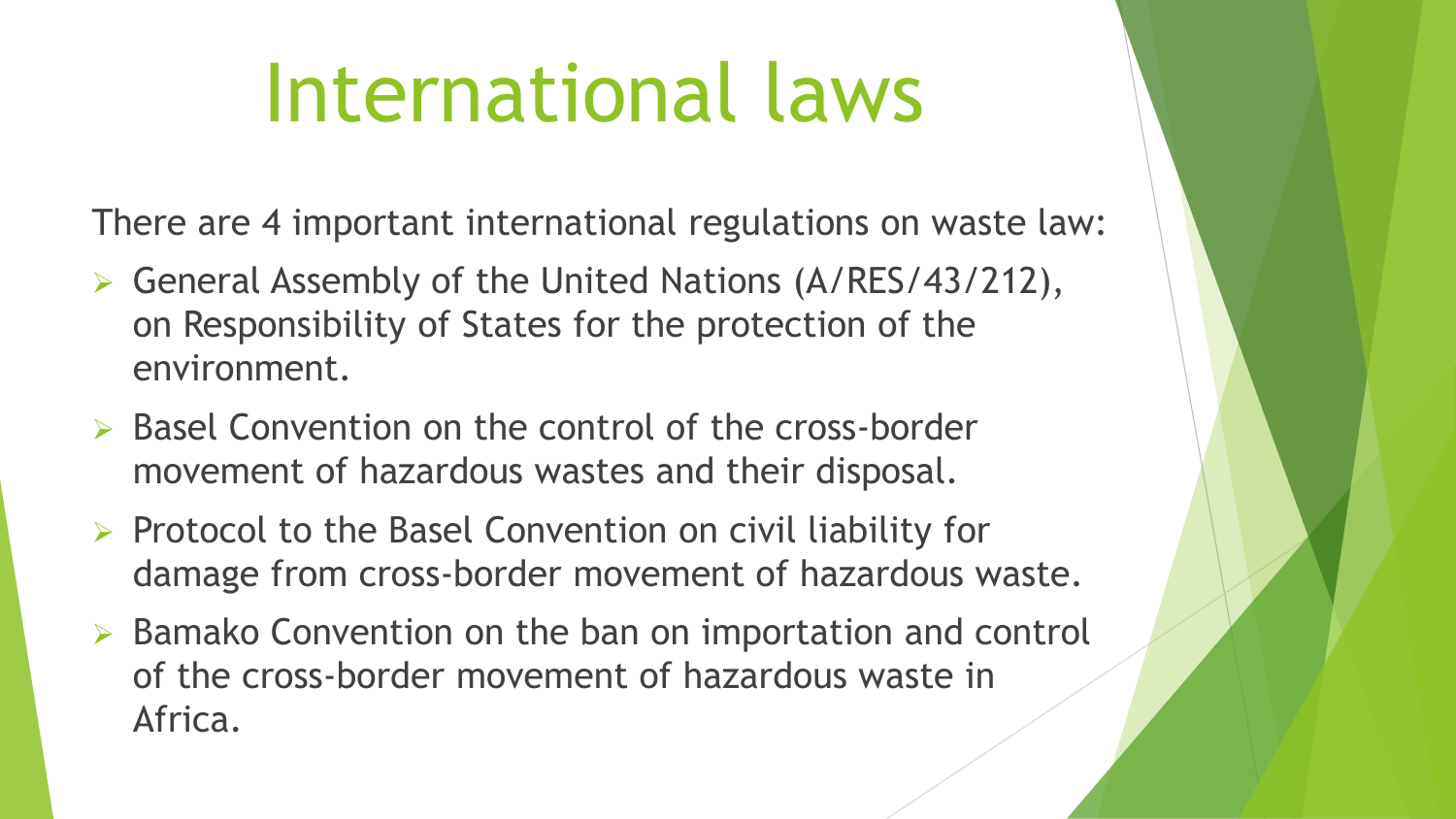### European laws

There are 4 main legislations on waste:

- $\triangleright$  a regulation establishing a monitoring and control system to reduce the risk of non-controlled shipments within the EU (1013/2006/CE);
- $\triangleright$  a directive laying down measures to prevent the reduction of atmospheric, water and soil pollution caused by the incineration of waste (2007/76/CE);
- ➢ a directive setting a general recycling target for household waste which also applies to plastic waste (2008/98/CE);
- $\triangleright$  a directive that deals with the placement of waste in landfills (1999/31/CE).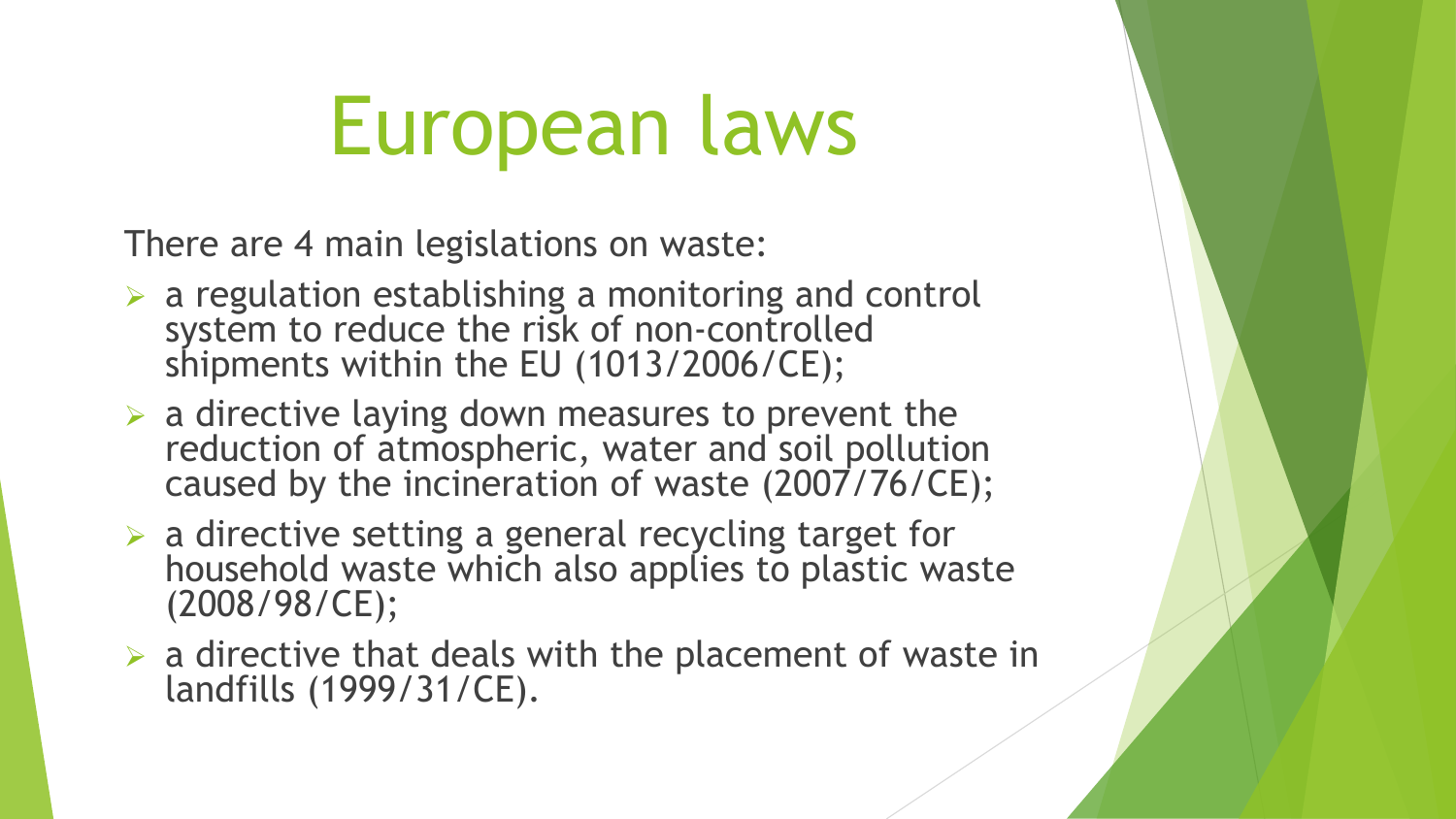### Italian laws

The issue of waste management, in Italy, is collected in the "Testo Unico Ambientale" (TUA). Specifically, we talk about:

- ➢ Priority criteria (Article 179): to develop clean technologies; market products that don't contribute to the production of waste; improve technologies to eliminate the presence of hazardous substances in waste.
- ➢ Prevention of waste production (Article 180): to promote experimental agreements and programs to prevent and reduce the quantity and danger of waste.
- ➢ Waste recovery (Article 181): reuse and recycle; favor the market of reused products; use waste to produce energy.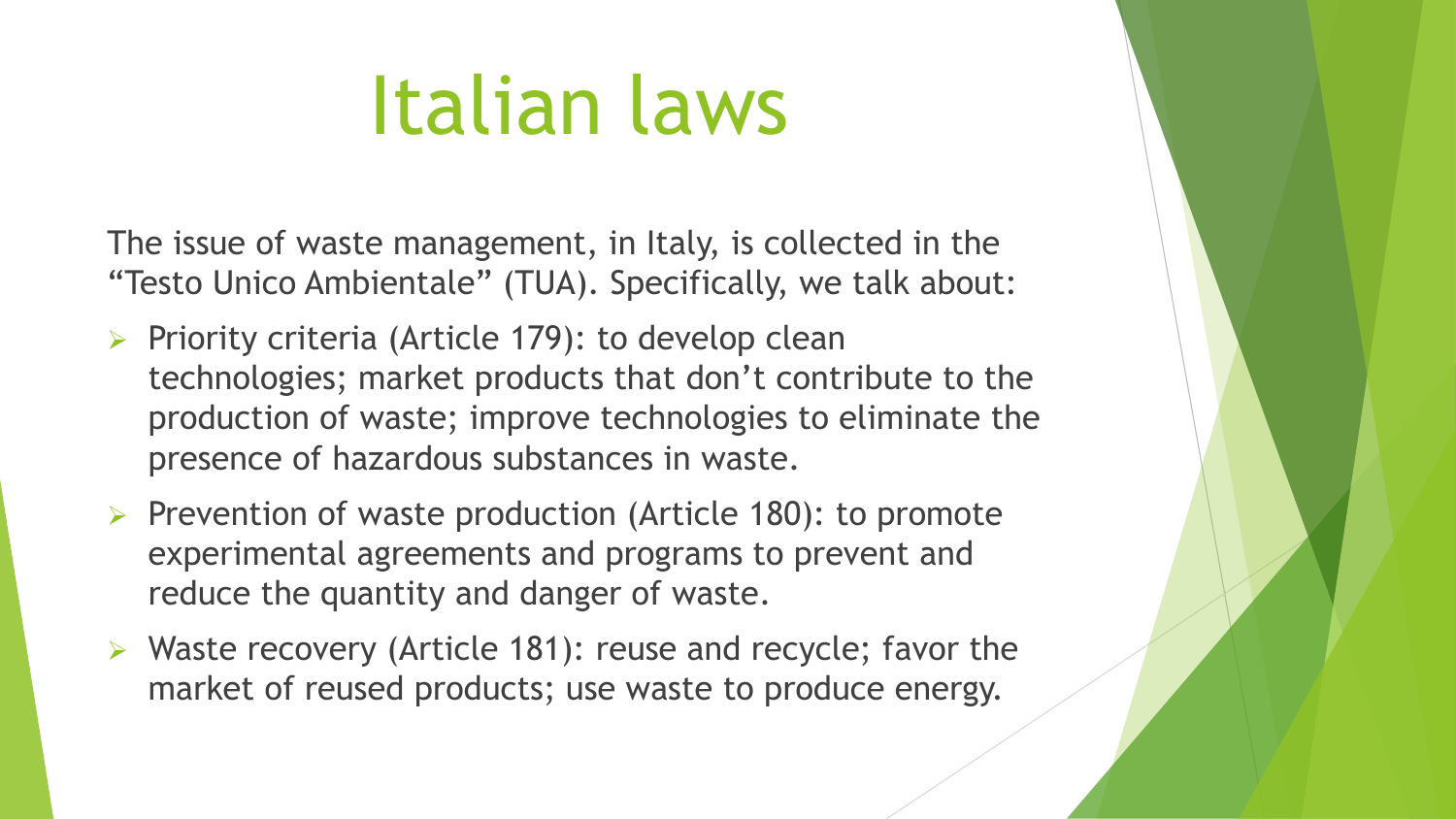# HOW TO APPLY THE 4 RS

- 1) REDUCTION=choosing products made up of less packaging material, bringing the shopping bag from home, using rechargeable products.
- 2) REUSE=using containers with returnable vats, recovering certain types of packaging, finding new uses.
- 3) RECYCLING=selecting waste, adopting separate collection, getting informed.
- 4) RECOVERY=burning the wood in the fireplace to produce heat, producing objects completely different from those of departure, such as games for children.

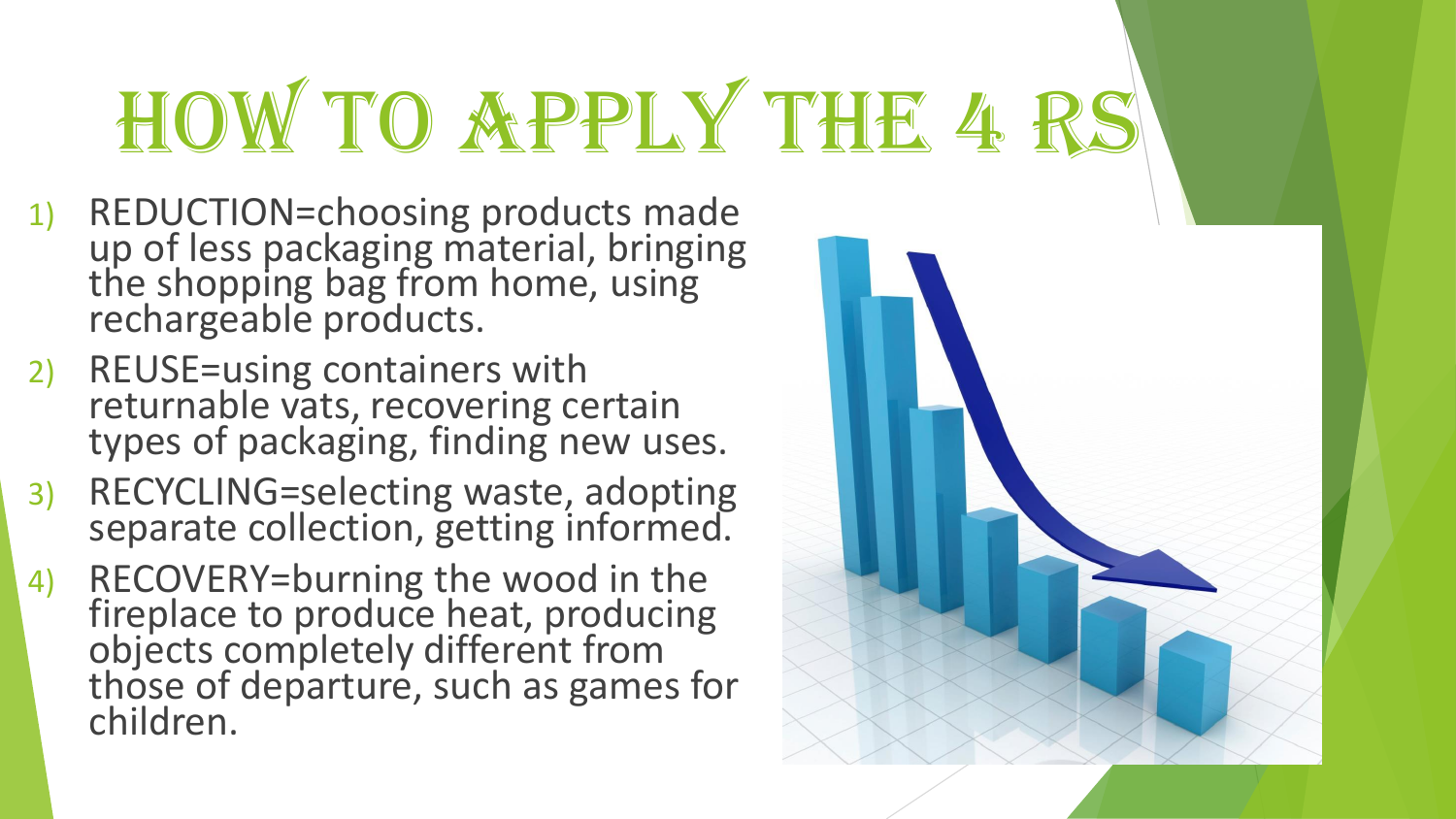### REDUCING IN NORTHERN ITALY

In Italy the percentage of separate waste collection is equal to 52,5% of national production.

With reference to the various geographical areas of the Country, separate waste collection is estabilished in the:

1) North to about 9,1 million tons

These values translate into percentages equal to 64,2% for Northern Regions.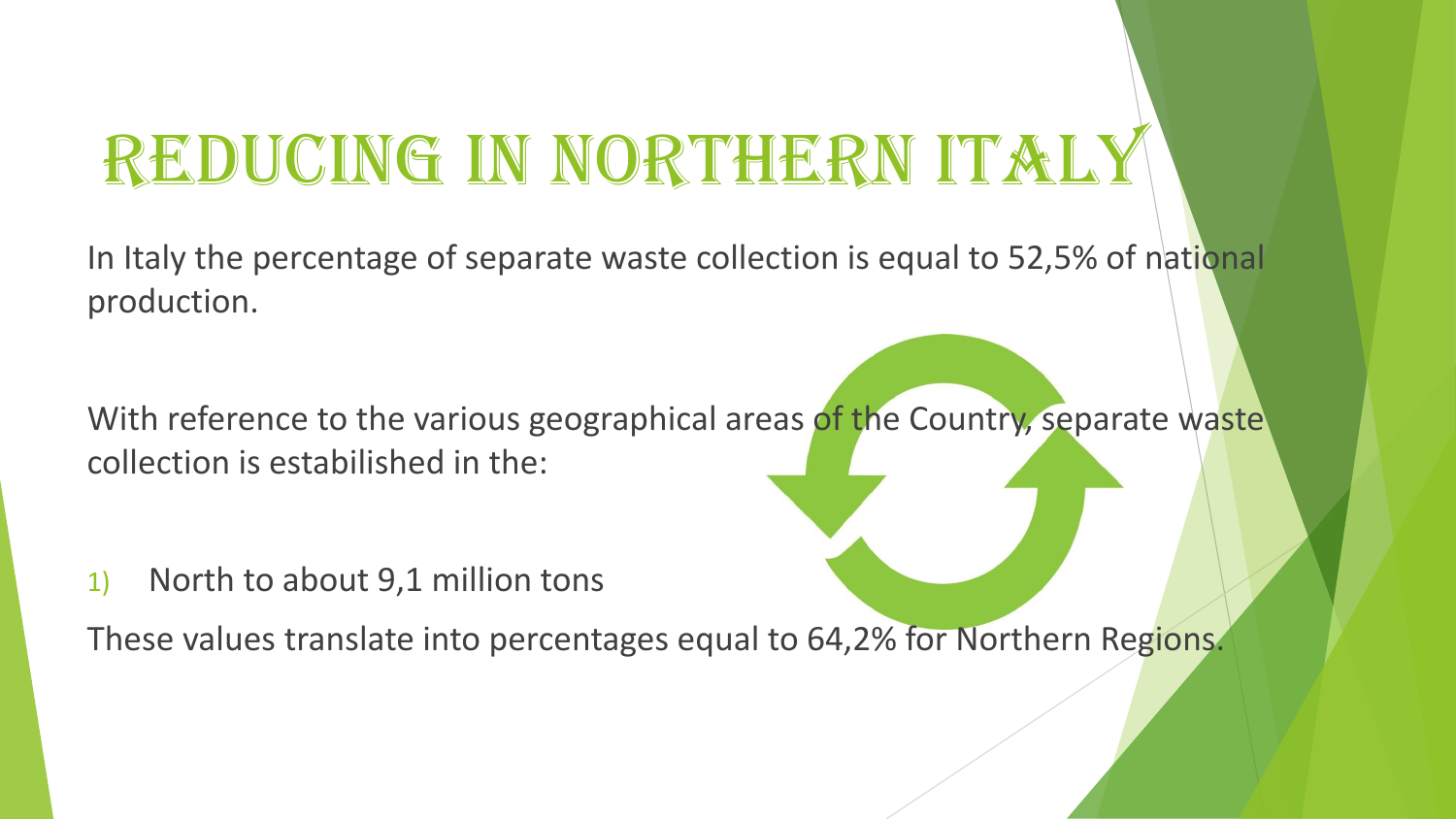### REDUCING IN CENTRAL ITALY

With reference to the various geographical areas of the Country, separate waste collection is estabilished in the:

1) Center to about 3.2 million tons

This values translate into percentages equal to 48,6%% for those in the Center.

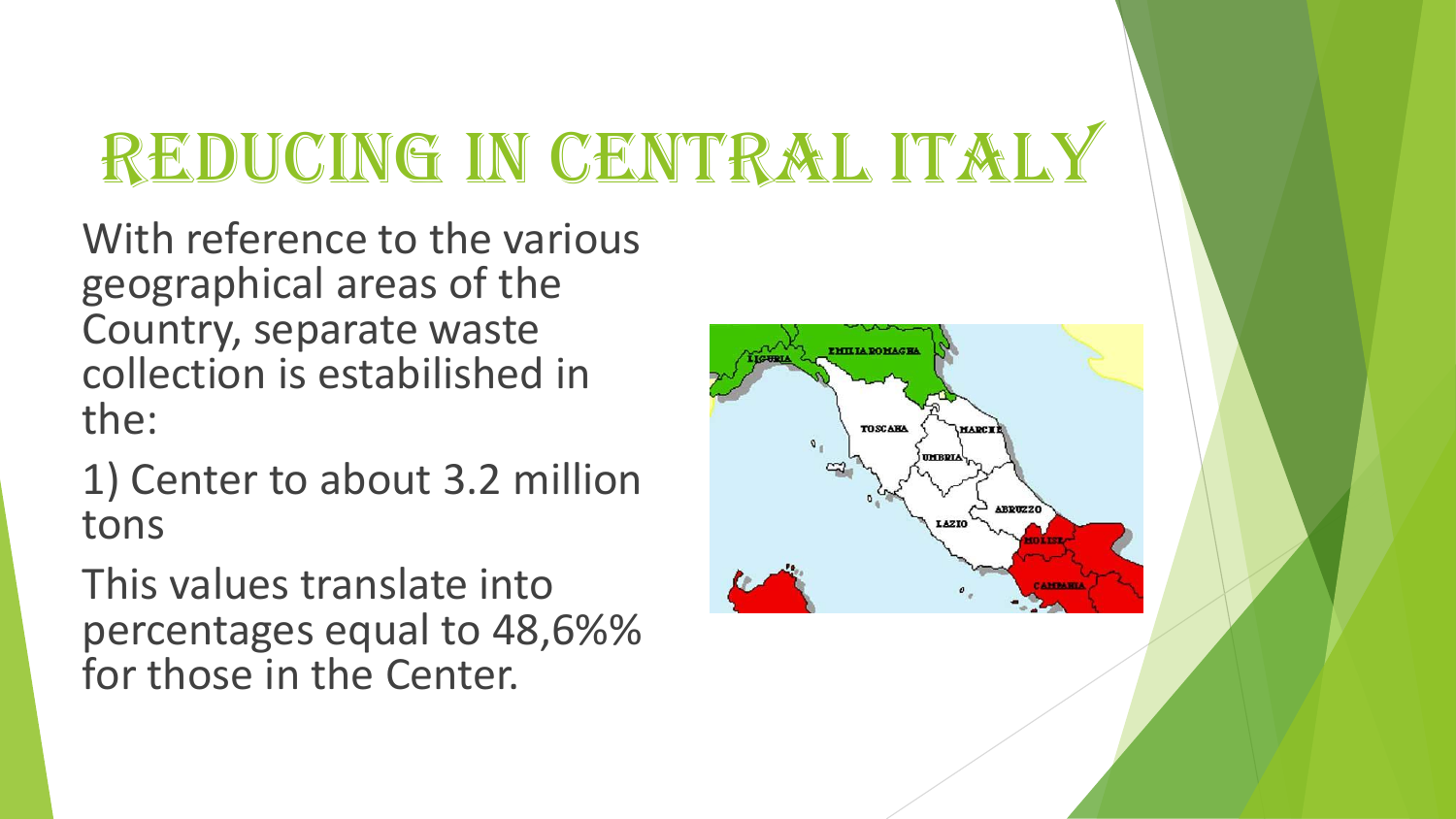### How apply reducing in SOUTHERN ITALY

With reference to the various geographical areas of the Country, separate waste collection is estabilished in the:

1) South to about 3.5 million tons

These values translate into percentages equal to 37,6% for Southern Regions.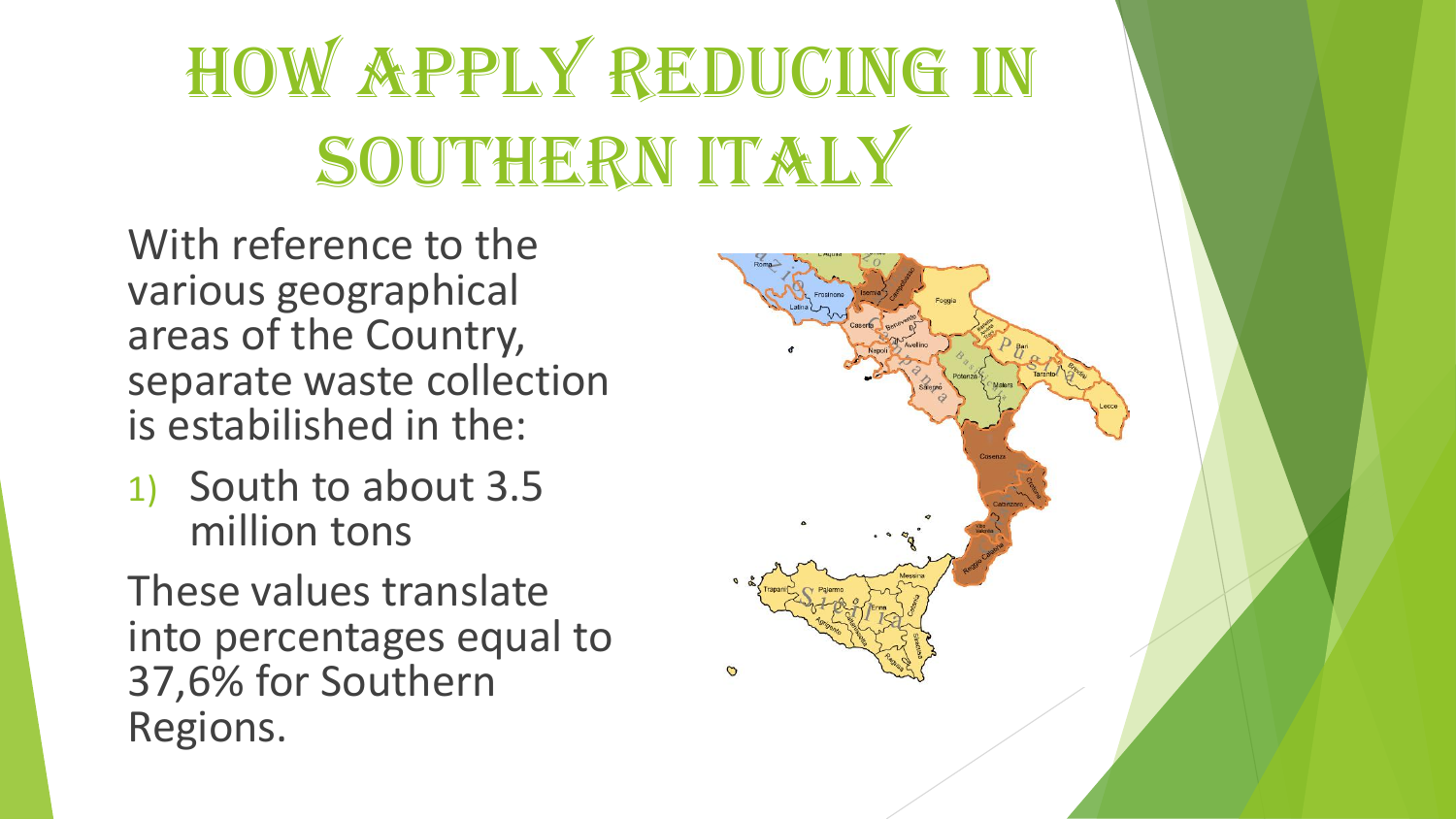## HOW I APPLY REUSING

At home, we have so many things that can be transformed into design objects, if no longer useful. If you have caps available, before throwing them away think about how many things you can do. It is possible, for example, make a hole in them and create very trendy necklaces and bracelets or even wonderful keyrings with the inscription of the addressee or the doors that they open.

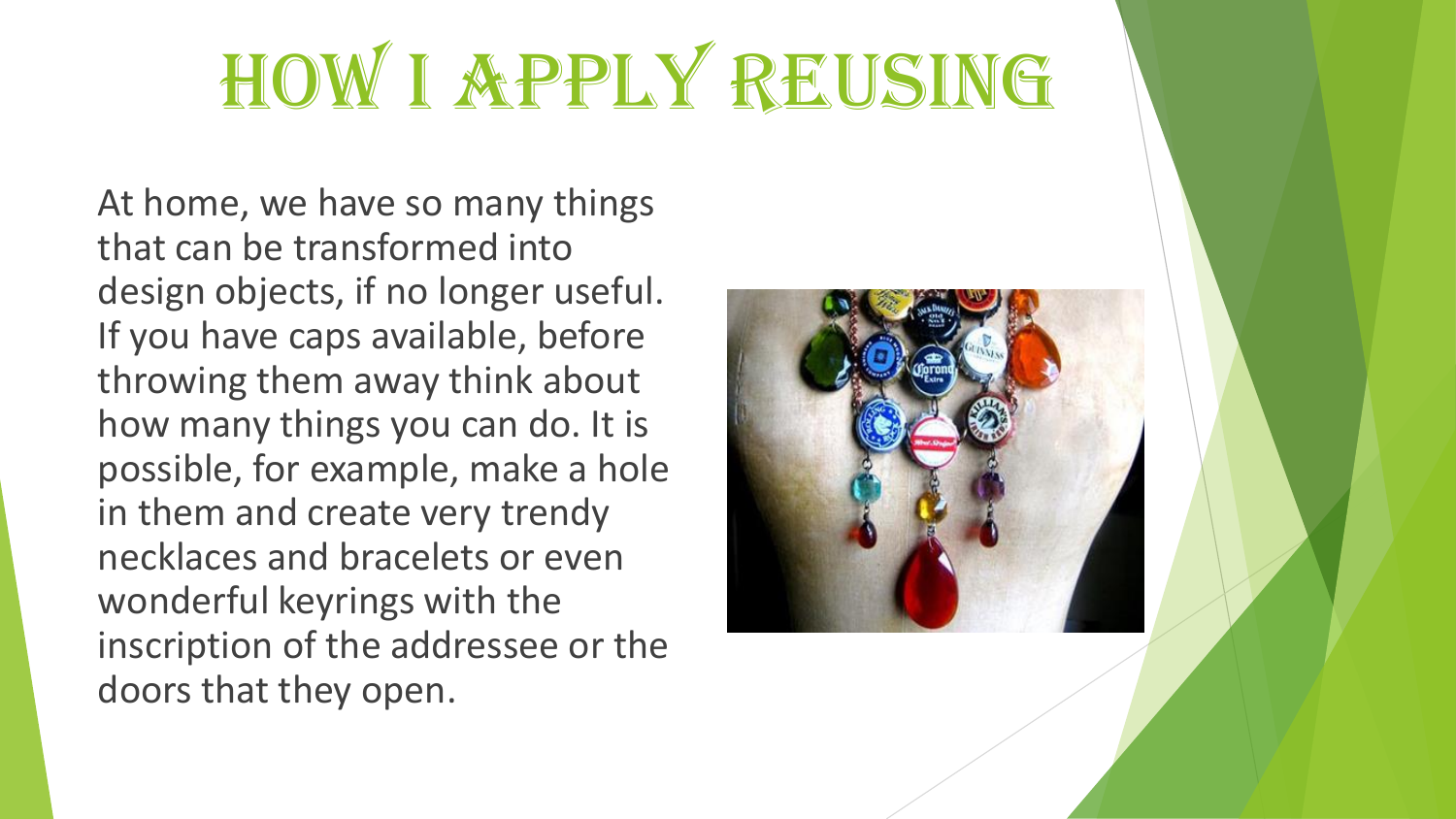# HOW I APPLY RECYCLING

Like cans, if bottles are thrown into the appropriate containers, they can be reborn. With just 20 plastic bottles you can make a sweater.

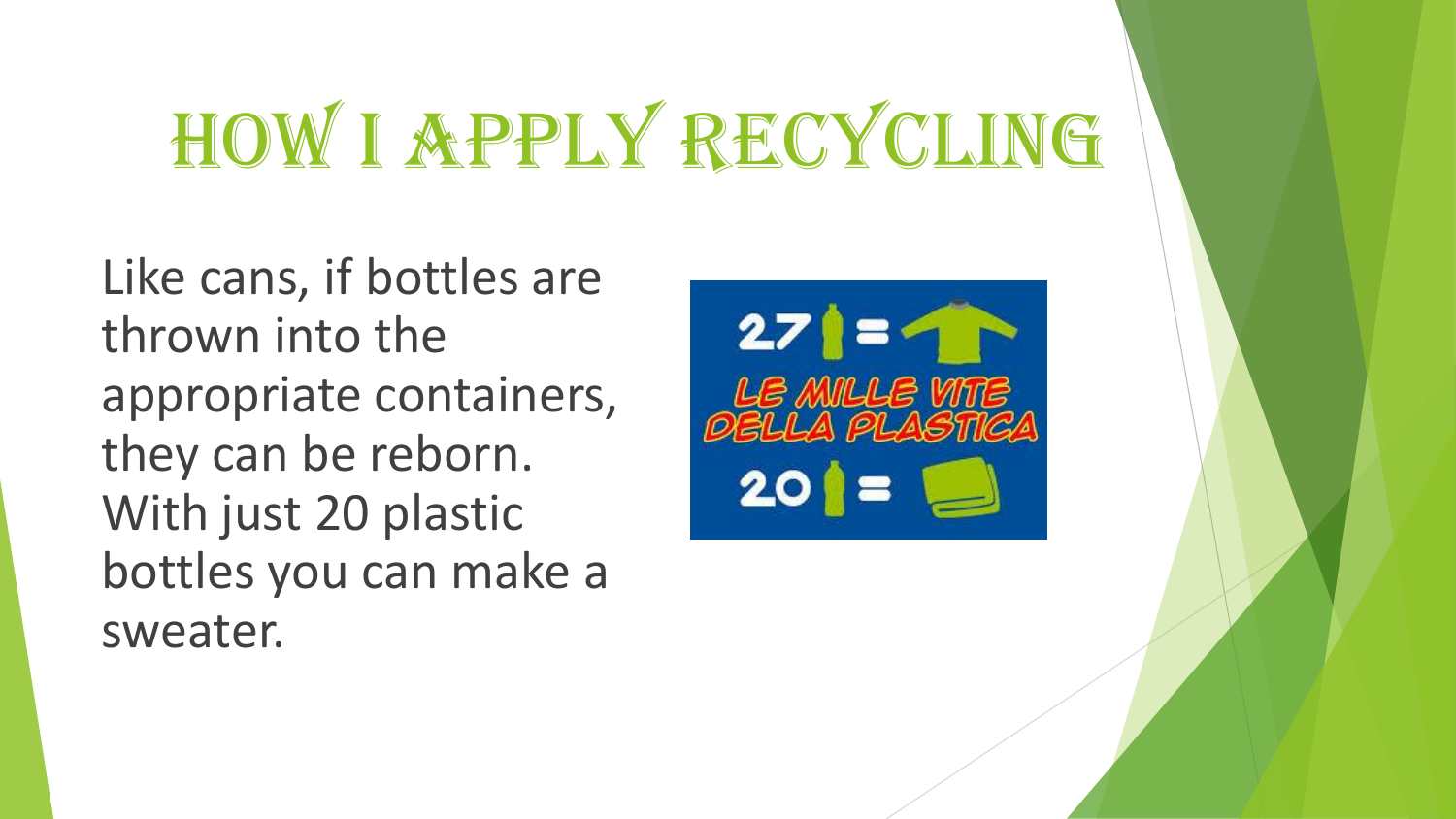### WASTE RECYCLING PLANTS

The method proposed by CNR (Italian National Research Council) provides ways for the fermentation of organic materials from which to capture carbon dioxide and to synthesize hydrogen. In this way there are 3 advantages:

- -the production of clean energy
- -capturing carbon dioxide
- -the recovery of waste materials.

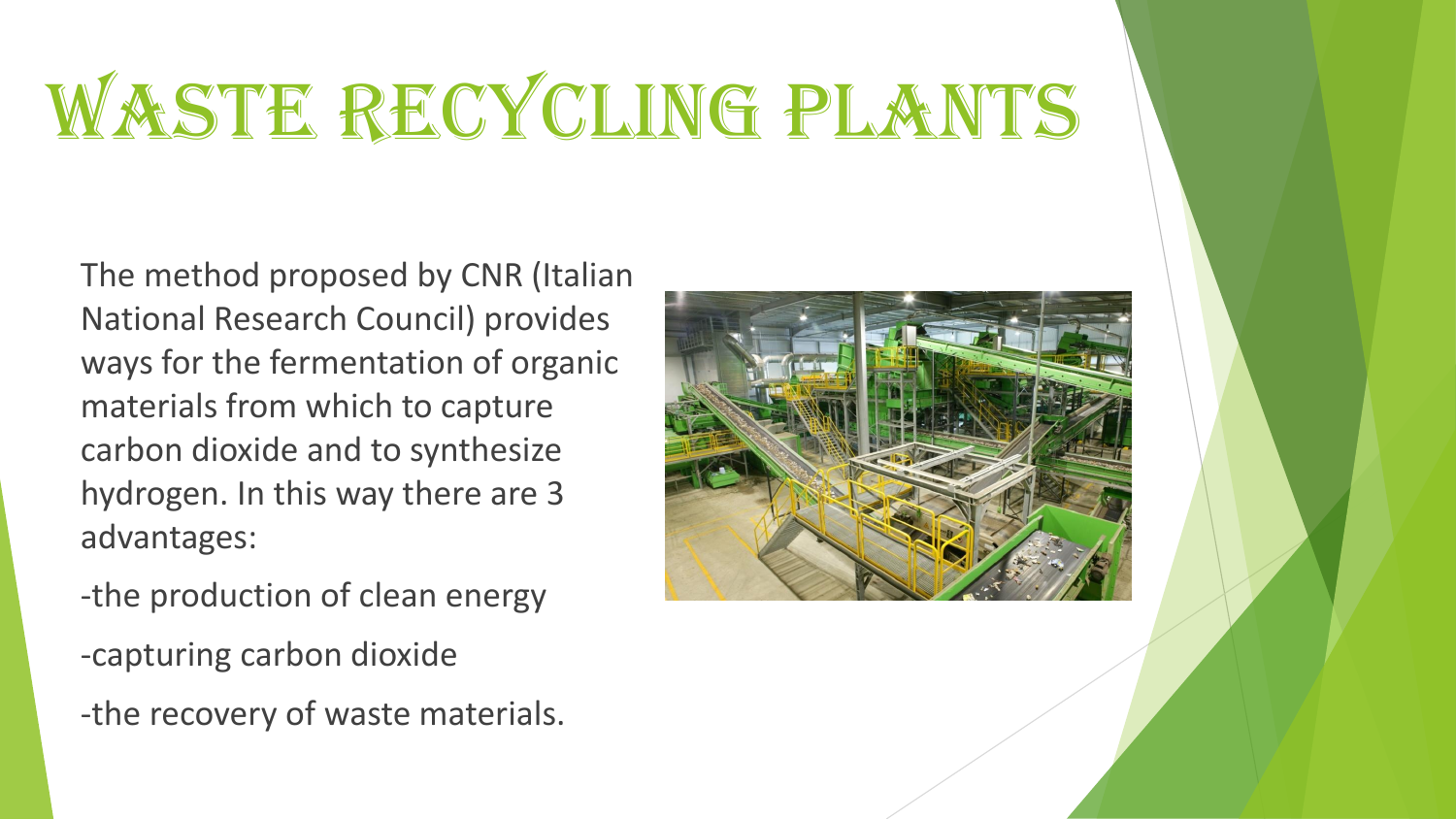### HOW APPLY REPAIRING

If you break things in your house, for example the shower, call the plumber and fix the problem.

Don't go out and buy a new shower!

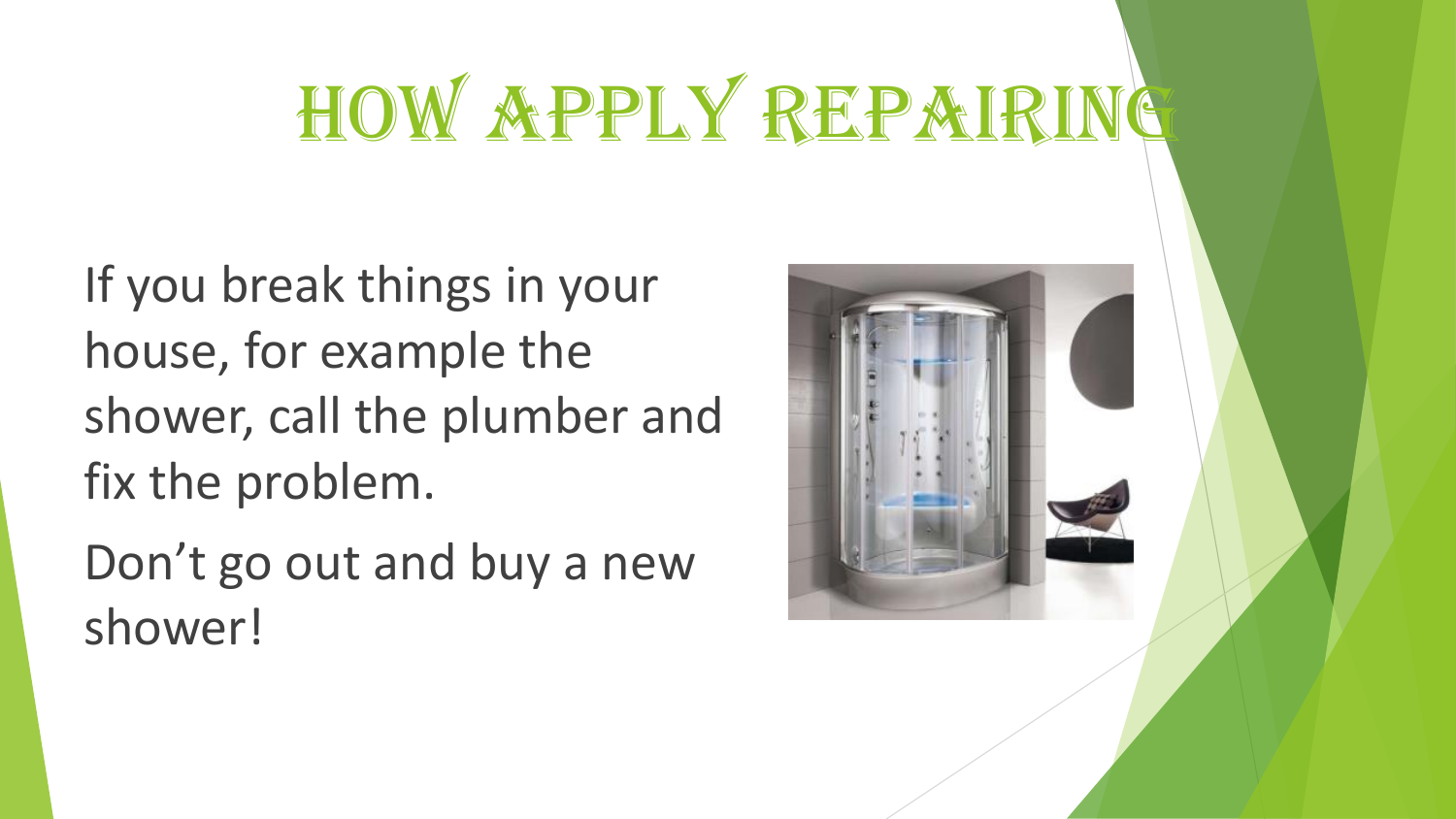